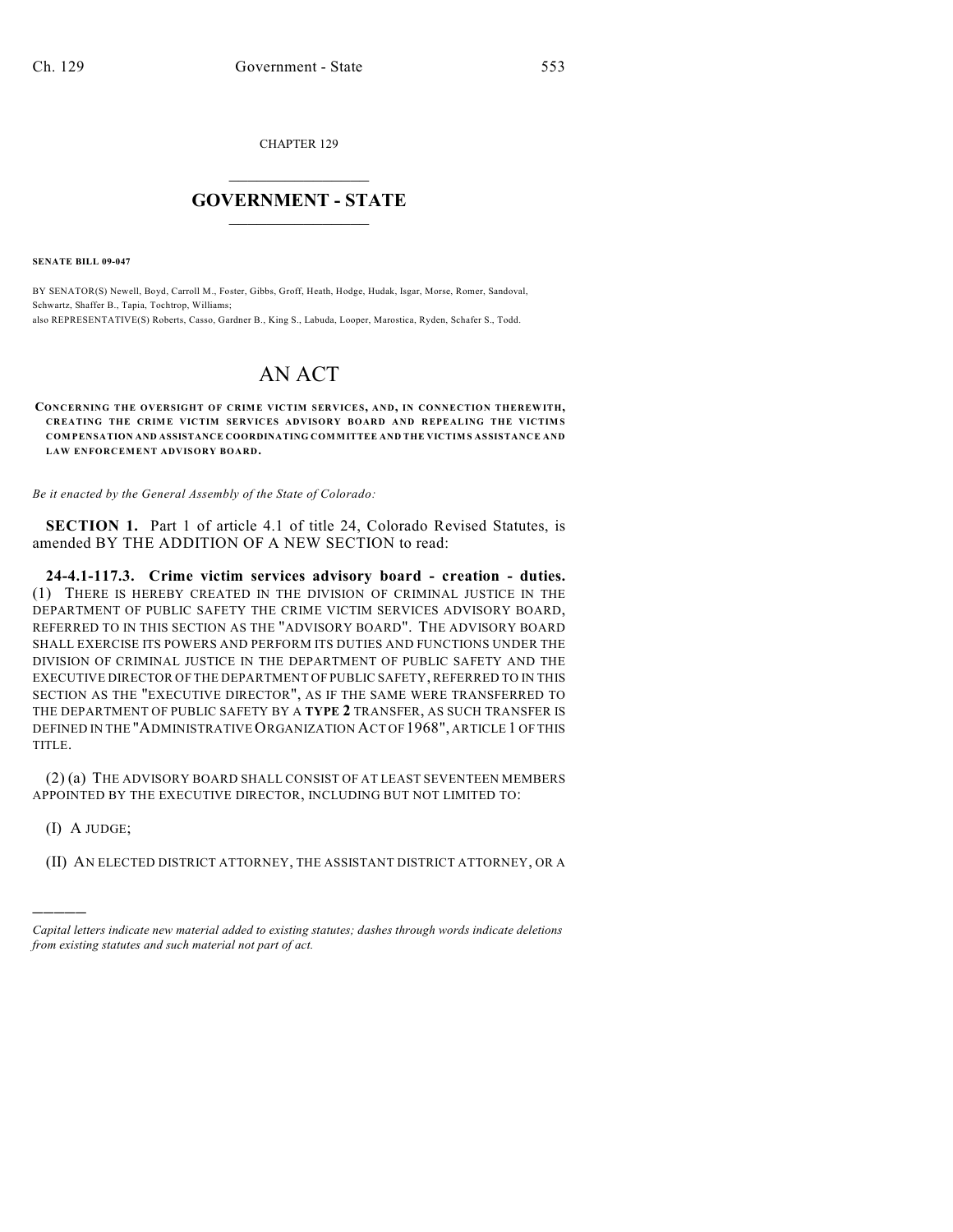CHIEF DEPUTY DISTRICT ATTORNEY;

(III) A MEMBER OF A CRIME VICTIM COMPENSATION BOARD CREATED IN SECTION 24-4.1-103;

(IV) A MEMBER OF A LOCAL VICTIMS AND WITNESSES ASSISTANCE AND LAW ENFORCEMENT BOARD CREATED IN SECTION 24-4.2-101;

(V) AN ADMINISTRATOR OF CRIME VICTIM COMPENSATION FROM A DISTRICT ATTORNEY'S OFFICE;

(VI) AN ADMINISTRATOR OF VICTIMS AND WITNESSES ASSISTANCE FROM A DISTRICT ATTORNEY'S OFFICE;

(VII) A REPRESENTATIVE OF A STATEWIDE VICTIMS' ORGANIZATION;

(VIII) A JUDICIAL DISTRICT ADMINISTRATOR OR JUDICIAL DISTRICT REPRESENTATIVE;

(IX) A REPRESENTATIVE OF A DOMESTIC VIOLENCE PROGRAM;

(X) A REPRESENTATIVE OF A SEXUAL ASSAULT PROGRAM;

(XI) A SHERIFF OR SHERIFF'S REPRESENTATIVE;

(XII) A POLICE CHIEF OR POLICE REPRESENTATIVE;

(XIII) A DEPUTY DISTRICT ATTORNEY;

(XIV) A VICTIM OF A CRIME OF VIOLENCE; AND

(XV) THREE MEMBERS OF THE COMMUNITY AT LARGE.

(b) THE EXECUTIVE DIRECTOR MAY CONSIDER GEOGRAPHIC DIVERSITY WHEN MAKING APPOINTMENTS TO THE ADVISORY BOARD.

(c) THE TERM OF OFFICE FOR EACH MEMBER OF THE ADVISORY BOARD SHALL BE THREE YEARS; EXCEPT THAT, OF THE MEMBERS FIRST APPOINTED, SIX MEMBERS SHALL BE APPOINTED TO SERVE ONE-YEAR TERMS AND SIX MEMBERS SHALL BE APPOINTED TO SERVE TWO-YEAR TERMS.

(d) MEMBERS OF THE ADVISORY BOARD SHALL SERVE AT THE PLEASURE OF THE EXECUTIVE DIRECTOR OR UNTIL THE MEMBER NO LONGER SERVES IN THE POSITION FOR WHICH HE OR SHE WAS APPOINTED TO THE ADVISORY BOARD, AT WHICH TIME A VACANCY SHALL BE DEEMED TO EXIST ON THE ADVISORY BOARD. IF A VACANCY ARISES ON THE ADVISORY BOARD, THE EXECUTIVE DIRECTOR SHALL APPOINT AN APPROPRIATE PERSON TO SERVE FOR THE REMAINDER OF THE UNEXPIRED TERM.

(e) THE EXECUTIVE DIRECTOR SHALL APPOINT THE INITIAL MEMBERS OF THE ADVISORY BOARD ON OR BEFORE AUGUST 1, 2009. THE EXECUTIVE DIRECTOR MAY REAPPOINT A PERSON TO SERVE AN UNLIMITED NUMBER OF CONSECUTIVE TERMS.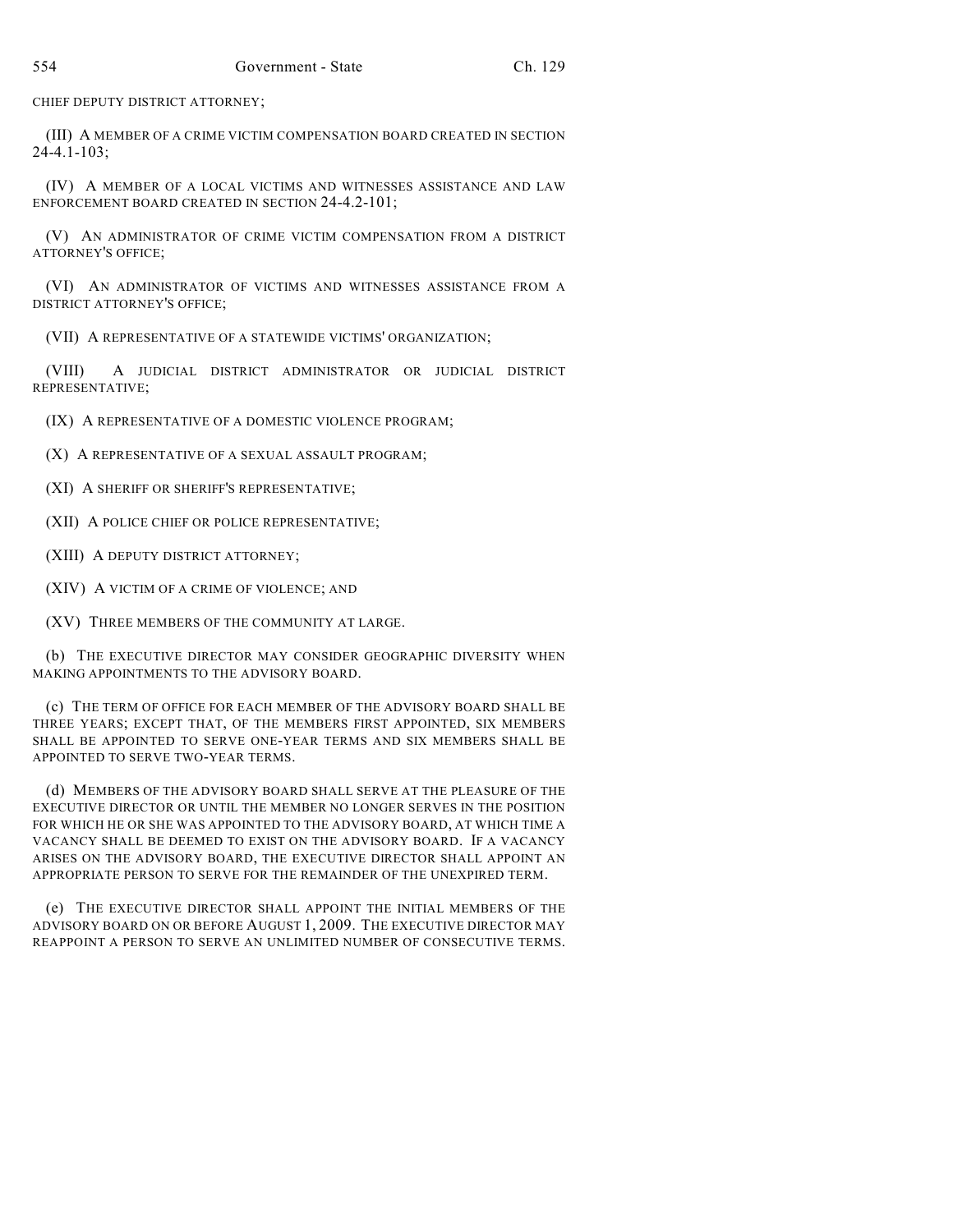THE EXECUTIVE DIRECTOR SHALL ANNUALLY APPOINT A CHAIRPERSON OF THE ADVISORY BOARD WHO SHALL PRESIDE OVER THE ADVISORY BOARD'S MEETINGS.

(f) MEMBERS OF THE ADVISORY BOARD SHALL SERVE WITHOUT COMPENSATION BUT MAY BE REIMBURSED FOR ACTUAL TRAVEL EXPENSES INCURRED IN THE PERFORMANCE OF THEIR DUTIES.

(3) THE ADVISORY BOARD'S POWERS AND DUTIES SHALL INCLUDE, BUT NEED NOT BE LIMITED TO, THE FOLLOWING:

(a) TO DEVELOP AND REVISE, WHEN NECESSARY, STANDARDS FOR THE ADMINISTRATION OF THE CRIME VICTIM COMPENSATION FUND ESTABLISHED IN SECTION 24-4.1-117 IN EACH JUDICIAL DISTRICT AND THE VICTIMS AND WITNESSES ASSISTANCE AND LAW ENFORCEMENT FUND ESTABLISHED IN SECTION 24-4.2-103 IN EACH JUDICIAL DISTRICT, AND TO DEVELOP, REVISE WHEN NECESSARY, AND IMPOSE SANCTIONS FOR VIOLATING THESE STANDARDS;

(b) TO REVIEW, PURSUANT TO SECTION 24-4.1-303 (17), ANY REPORTS OF NONCOMPLIANCE WITH THIS ARTICLE;

(c) TO DISTRIBUTE PROFITS FROM CRIME PURSUANT TO SECTION 24-4.1-201;

(d) TO ADVISE AND MAKE RECOMMENDATIONS TO THE DIVISION OF CRIMINAL JUSTICE IN THE DEPARTMENT OF PUBLIC SAFETY CONCERNING THE AWARD OF GRANTS PURSUANT TO SECTIONS 24-33.5-506 AND 24-33.5-507; AND

(e) TO ESTABLISH SUBCOMMITTEES OF THE ADVISORY BOARD FROM WITHIN THE MEMBERSHIP OF THE ADVISORY BOARD, WHICH SUBCOMMITTEES SHALL INCLUDE, BUT NEED NOT BE LIMITED TO:

(I) A STANDARDS SUBCOMMITTEE THAT SHALL MAKE RECOMMENDATIONS TO THE ADVISORY BOARD CONCERNING THE DEVELOPMENT AND REVISION, WHEN NECESSARY, OF STANDARDS AND SANCTIONS FOR THE VIOLATION OF STANDARDS TO ASSIST THE ADVISORY BOARD IN IMPLEMENTING PARAGRAPH (a) OF THIS SUBSECTION (3); AND

(II) A VICTIM RIGHTS SUBCOMMITTEE THAT SHALL REVIEW, PURSUANT TO SECTION 24-4.1-303 (17), ANY REPORTS OF NONCOMPLIANCE WITH THIS ARTICLE TO ASSIST THE ADVISORY BOARD IN IMPLEMENTING PARAGRAPH (b) OF THIS SUBSECTION (3).

(4) THE ADVISORY BOARD SHALL NOT RELEASE TO THE PUBLIC ANY RECORDS SUBMITTED TO OR GENERATED BY THE ADVISORY BOARD OR A SUBCOMMITTEE OF THE ADVISORY BOARD FOR THE PURPOSES OF THE ADVISORY BOARD'S OR THE SUBCOMMITTEE'S REVIEW, PURSUANT TO PARAGRAPH (b) OF SUBSECTION (3) OF THIS SECTION, OF A REPORT OF NONCOMPLIANCE WITH THIS ARTICLE UNTIL THE REPORT OF NONCOMPLIANCE HAS BEEN REVIEWED AND RESOLVED BY THE ADVISORY BOARD. THE ADVISORY BOARD SHALL REDACT ALL VICTIM-IDENTIFYING INFORMATION FROM ANY DOCUMENT RELEASED TO THE PUBLIC.

**SECTION 2.** 16-18.5-109 (3), Colorado Revised Statutes, is amended to read: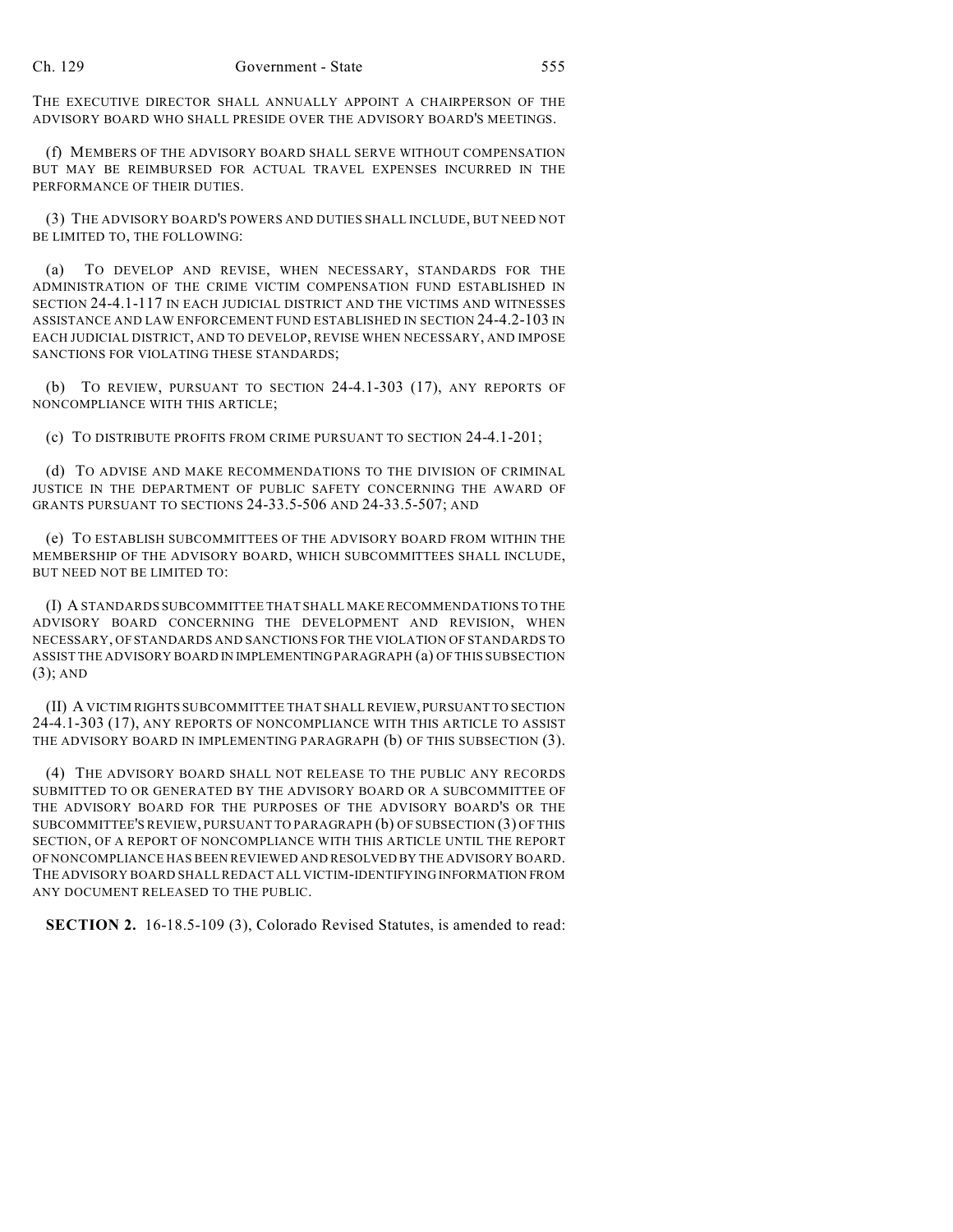**16-18.5-109. Declined or unclaimed restitution.** (3) The amounts of restitution remaining undistributed pursuant to subsections (1) and (2) of this section shall be paid to the victims and witnesses assistance and law enforcement fund created pursuant to section 24-4.2-103, C.R.S., and to the crime victim compensation fund created pursuant to section 24-4.1-117, C.R.S., in the judicial district in which the crime occurred. The chair of the victims and witnesses assistance and law enforcement board, in consultation with the board, and the chair of the crime victim compensation board, in consultation with the board, in each judicial district shall designate on or before each December 1, starting December 1, 2000, how moneys received pursuant to this section shall be divided between the two funds during the next calendar year for that judicial district. If the chairs are unable to agree on a distribution, the victims compensation and assistance coordinating committee CRIME VICTIM SERVICES ADVISORY BOARD created pursuant to section  $24-4.1-117.5(2)(a)$ IN SECTION 24-4.1-117.3 (1), C.R.S., shall designate how the moneys shall be divided between the funds for that judicial district. If no designation is made, the payments shall be made to the victims and witnesses assistance and law enforcement fund.

**SECTION 3.** 24-1-128.6, Colorado Revised Statutes, is amended BY THE ADDITION OF A NEW SUBSECTION to read:

**24-1-128.6. Department of public safety - creation - repeal.** (9) THE CRIME VICTIM SERVICES ADVISORY BOARD, CREATED PURSUANT TO SECTION 24-4.1-117.3, SHALL EXERCISE ITS POWERS AND PERFORM ITS DUTIES AND FUNCTIONS AS IF THE SAME WERE TRANSFERRED BY A **TYPE 2** TRANSFER TO THE DIVISION OF CRIMINAL JUSTICE IN THE DEPARTMENT OF PUBLIC SAFETY.

**SECTION 4.** 24-4.1-108 (4), Colorado Revised Statutes, is amended to read:

**24-4.1-108. Awarding compensation.** (4) Consistent with approved standards ESTABLISHED PURSUANT TO SECTION 24-4.1-117.3 (3) for the administration of crime victim compensation funds, created pursuant to section 24-4.1-117.5 the board may develop policies to ensure that primary victims are compensated and to ensure that available moneys in the compensation fund are not exceeded.

**SECTION 5.** 24-4.1-201 (1.5) (b) (I) and (1.5) (e) (III), Colorado Revised Statutes, are amended to read:

**24-4.1-201. Distribution of profits from crime - escrow account - civil suit by victim - definitions.** (1.5) (b) (I) Any person who contracts with a person convicted of a crime in this state, or such person's representative or assignee, for payment of any profits from the crime of which such person is convicted shall pay to the victims assistance and law enforcement CRIME VICTIM SERVICES advisory board established pursuant to section 24-33.5-508 CREATED IN SECTION 24-4.1-117.3 (1), referred to in this part 2 as the "board", any money that would otherwise by terms of the contract be paid to the convicted person or such person's representatives or assignees. The board shall deposit the money in an escrow account for the benefit of any victim of the crime of which the person was convicted.

(e) (III) After notice and opportunity to be heard is provided, the court, by order of judgment, may assess the penalty described in this paragraph (e). All moneys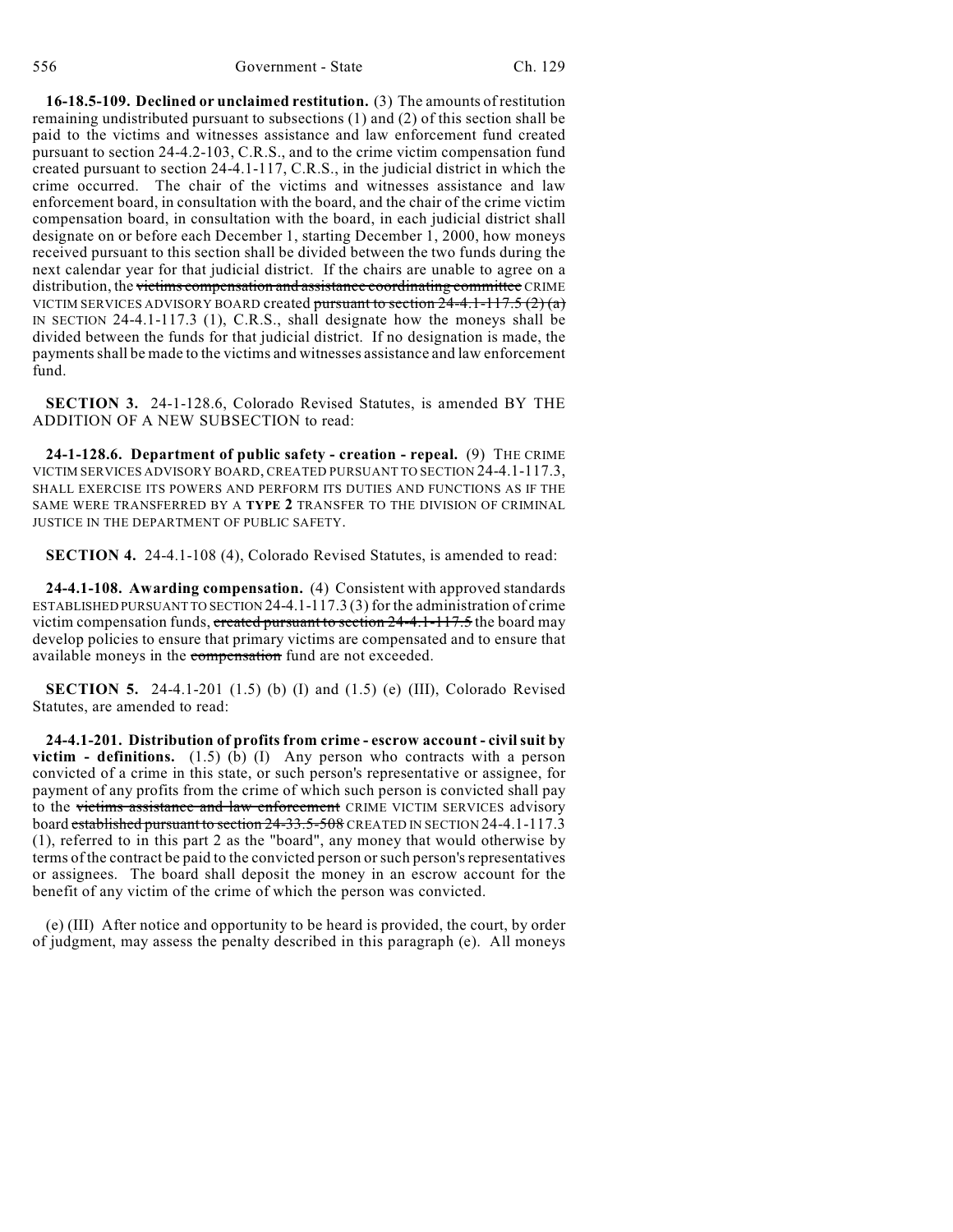received from the payment of such THESE penalties shall be paid over to the victims assistance and law enforcement advisory board. created pursuant to section 24-33.5-508.

**SECTION 6.** 24-4.1-303 (1), (9) (a), and (17), Colorado Revised Statutes, are amended to read:

**24-4.1-303. Procedures for ensuring rights of victims of crimes.** (1) Law enforcement agencies, prosecutorial agencies, judicial agencies, and correctional agencies shall assure ENSURE that victims of crimes are afforded the rights described in section 24-4.1-302.5.

(9) The district attorney and any law enforcement agency shall inform each victim as to the availability of the following services:

(a) Follow-up support for the victim and the victim's immediate family in order to assure ENSURE that the necessary assistance is received by such persons;

(17) Any affected person, except as provided in subsection (16) of this section, may enforce compliance with this article by notifying the victims compensation and assistance coordinating committee CRIME VICTIM SERVICES ADVISORY BOARD created pursuant to section  $24-4.1-117.5(2)(a)$  IN SECTION 24-4.1-117.3 (1) of any noncompliance with this article. Such committee THE CRIME VICTIM SERVICES ADVISORY BOARD shall review any such report of noncompliance, and, if the committee BOARD determines that such THE report of noncompliance has a basis in fact and cannot be resolved, the committee BOARD shall refer such THE report of noncompliance to the governor, who shall request that the attorney general file suit to enforce compliance with this article. No A person, corporation, or other legal entity shall NOT be entitled to claim or to receive any damages or other financial redress for any failure to comply with this article.

**SECTION 7.** 24-4.2-108 (2), Colorado Revised Statutes, is amended to read:

**24-4.2-108. Report of grants and expenditures.** (2) The board DIVISION OF CRIMINAL JUSTICE IN THE DEPARTMENT OF PUBLIC SAFETY shall report annually to the victims compensation and assistance coordinating committee established pursuant to section  $24-4.1-117.5(2)(a)$  CRIME VICTIM SERVICES ADVISORY BOARD CREATED IN SECTION 24-4.1-117.3 (1) on all grants made and contracts entered into pursuant to this article. The victims compensation and assistance coordinating committee CRIME VICTIM SERVICES ADVISORY BOARD may review such THE grants and contracts to determine the existence of any conflicts of interest involving members of boards, recipients, or contracting parties.

**SECTION 8.** The introductory portion to 24-33.5-506 (1) and 24-33.5-506 (1) (b), (1) (d), and (3), Colorado Revised Statutes, are amended to read:

**24-33.5-506. Victims assistance and law enforcement fund - creation.** (1) There is hereby created in the state treasury a fund to be known as the victims assistance and law enforcement fund, referred to in this section and sections 24-33.5-507 and 24-33.5-508 SECTION 24-33.5-507 as the "fund". The state treasurer shall credit to the fund all moneys deposited with the state treasurer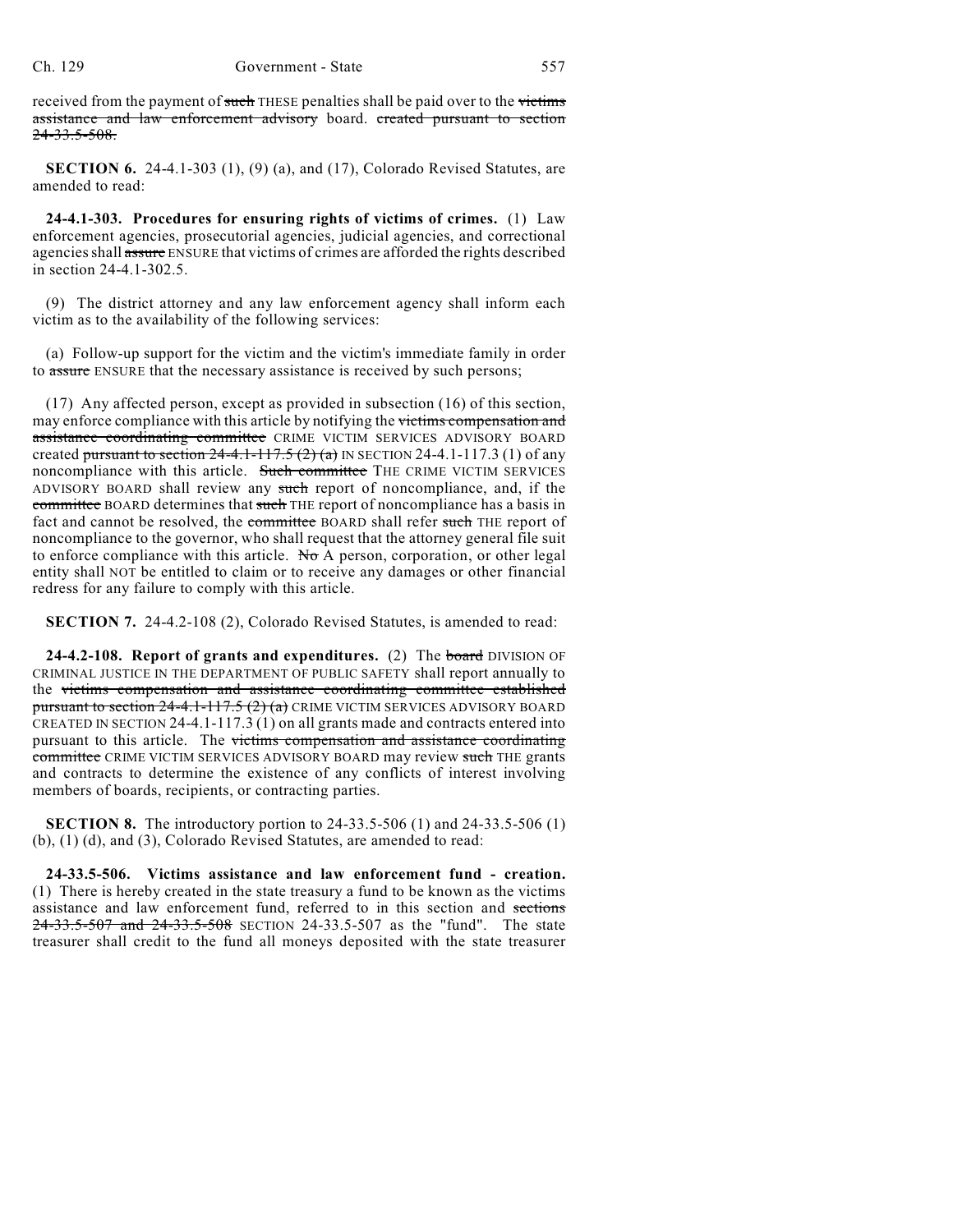pursuant to section 24-4.2-105 (1) and voluntary victim assistance payments from inmates pursuant to article 24 of title 17, C.R.S. The general assembly shall make annual appropriations of the moneys in the fund to the division:

(b) For distribution as determined by the division, with recommendations from the victims assistance and law enforcement CRIME VICTIM SERVICES advisory board, created in section  $24-33.5-508$  SECTION 24-4.1-117.3 (1) and referred to in this subsection (1) SECTION as the "advisory board", to the department of public safety, the department of corrections, the department of human services, and the office of the state court administrator to implement and coordinate statewide victim services. Subject to available appropriations, the amount of moneys distributed by the division to each agency each fiscal year shall be no less than the total of the amount distributed to the agency in the prior fiscal year minus any moneys budgeted for one-time projects or evaluations and minus any additional grant moneys that the agency received through the grant process described in section 24-33.5-507.

(d) For distribution by the division, based on recommendations from the advisory board, through the awarding of grants. pursuant to section 24-33.5-507 to the state agencies listed in paragraphs (b) and (c) of this subsection (1), to other Colorado state criminal justice agencies to help implement constitutional and statutory requirements relating to the rights of crime victims, and to organizations whose primary purpose is to address issues related to crime victims to help implement and coordinate statewide or multijurisdictional victim programs and services.

(3) The priority use for moneys in the fund created in this section shall be for the implementation of the rights afforded to crime victims pursuant to section 24-4.1-302.5 and the provision of the services and programs delineated in sections 24-4.1-303, 24-4.1-304, and 24-4.2-105 (4) related to all crimes as defined by section 24-4.1-302 (1), including the services of the victims' services coordinator pursuant to section  $24-31-106$  FOR CRIME VICTIMS. THE ADVISORY BOARD MAY SET ADDITIONAL PRIORITIES FOR THE USE OF MONEYS IN THE FUND.

**SECTION 9.** 24-33.5-507 (1) and (2), Colorado Revised Statutes, are amended to read:

**24-33.5-507. Application for grants - disbursements from fund.** (1) The division shall accept applications from agencies and organizations specified in section 24-33.5-506 (1) requesting grants of moneys for the following purposes, including, but not limited to, purchase of equipment THE PROVISION OF SERVICES, training programs, additional personnel, and EQUIPMENT AND operating expenses related to victim assistance and notification programs. The victims assistance and law enforcement CRIME VICTIM SERVICES advisory board created pursuant to section  $24-33.5-508$  IN SECTION 24-4.1-117.3 (1) shall evaluate the applications and make recommendations to the division.

(2) The executive director shall promulgate rules and regulations prescribing the procedures to be followed in the making, filing, and evaluation of grant applications, criteria for evaluation, and any other regulations necessary for administering the fund.

**SECTION 10. Repeal.** 24-4.1-117.5 and 24-33.5-508, Colorado Revised